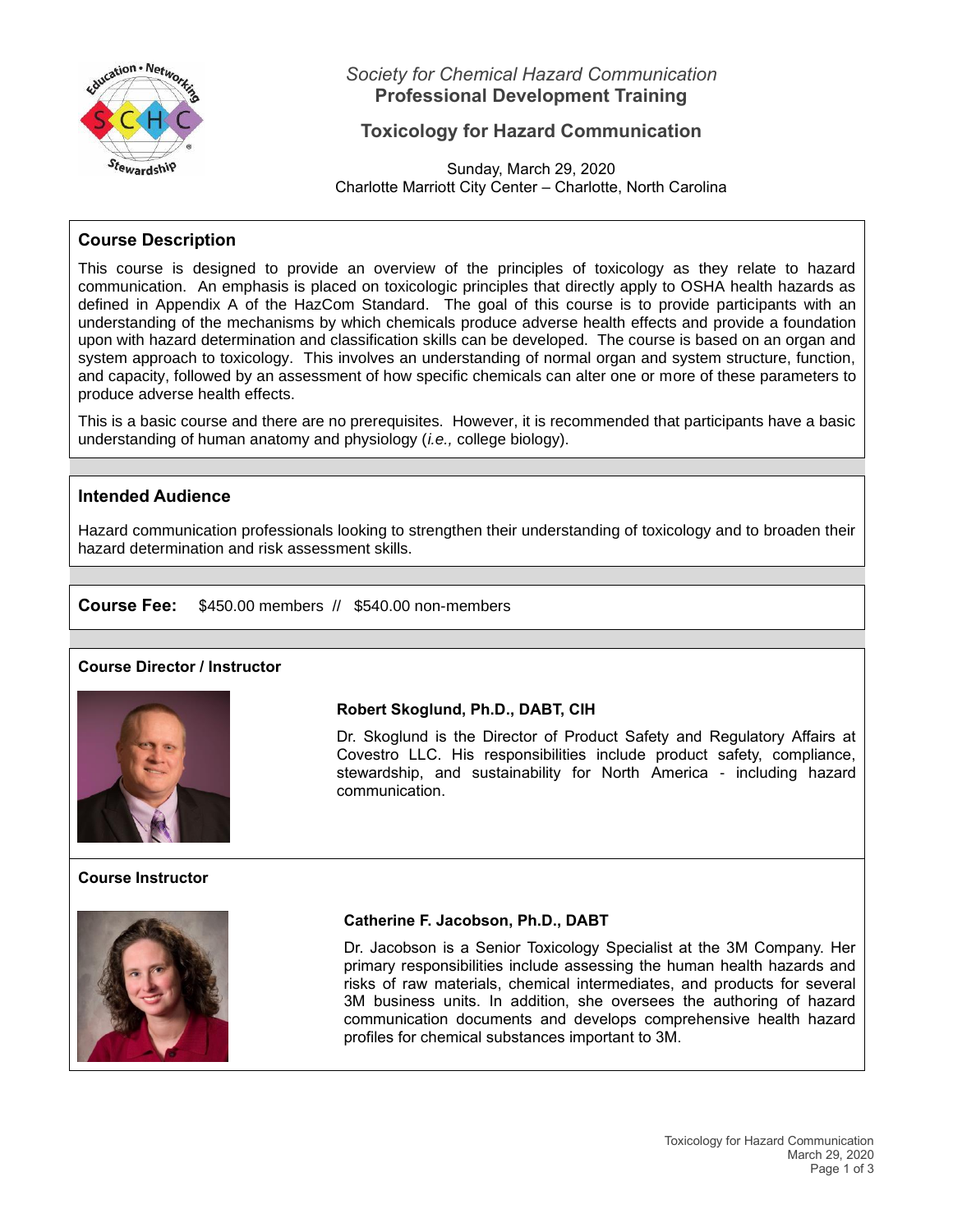

# *Society for Chemical Hazard Communication* **Professional Development Training**

# **Toxicology for Hazard Communication**

Sunday, March 29, 2020 Charlotte Marriott City Center – Charlotte, North Carolina

## **Course Instructor**



## **Robert Roy, Ph.D., DABT**

Dr. Roy is a Lead Toxicology Specialist at 3M in St. Paul, Minnesota. His primary responsibilities include assessing the human health hazards and safety of products and other materials for several 3M business units. In addition, he leads the development of the 3M Occupational Exposure Guidelines and has been actively involved in California Proposition 65 assessments, chemical health hazard determination, and the human risk/safety assessment of chemicals/intermediates and finished products.

| <b>Course Topics and Schedule (Subject to Change)</b> |                                                 |  |
|-------------------------------------------------------|-------------------------------------------------|--|
| Sunday, March 29, 2020                                |                                                 |  |
| $7:30 - 8:00$                                         | Registration / Continental Breakfast            |  |
| $8:00 - 9:10$                                         | Introduction                                    |  |
|                                                       | Principles of Toxicology                        |  |
| $9:10 - 9:25$                                         | <b>Break</b>                                    |  |
| $9:25 - 10:35$                                        | Toxicology of the Endocrine System              |  |
|                                                       | Toxicology of the Hematopoietic System          |  |
|                                                       | Toxicology of the Immune System                 |  |
| $10:35 - 10:50$                                       | <b>Break</b>                                    |  |
| $10:50 - 12:00$                                       | Toxicology of the Respiratory System            |  |
|                                                       | Toxicology of the Reproductive System           |  |
|                                                       | Developmental Toxicology                        |  |
| $12:00 - 1:00$                                        | Lunch (provided)                                |  |
| $1:00 - 2:10$                                         | Toxicology of the Cardiovascular System         |  |
|                                                       | Toxicology of the Nervous System                |  |
|                                                       | Genotoxicity, Mutagenicity, and Carcinogenicity |  |
| $2:10 - 2:25$                                         | <b>Break</b>                                    |  |
|                                                       | Schedule cont'd next page                       |  |